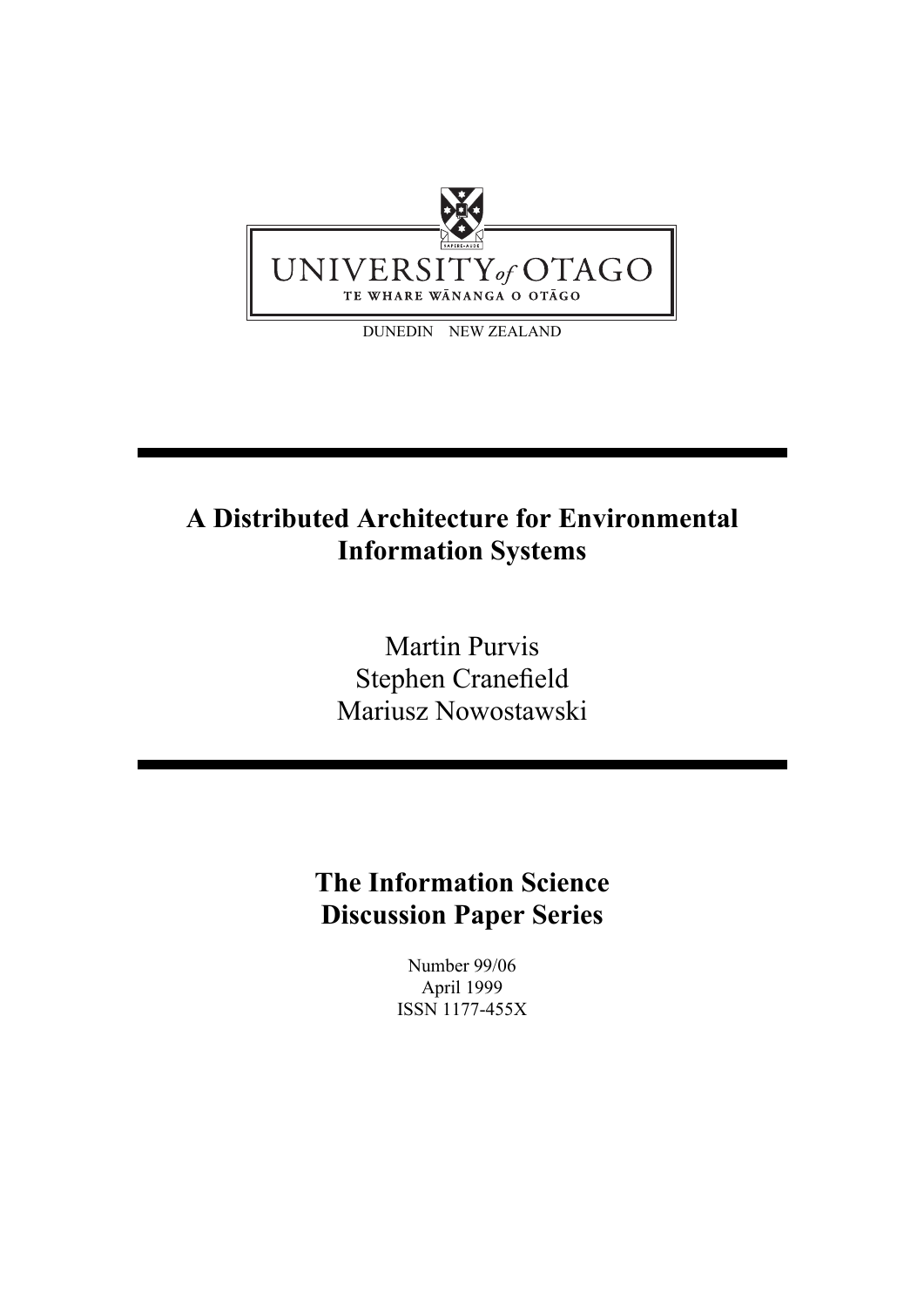#### **University of Otago**

#### **Department of Information Science**

The Department of Information Science is one of six departments that make up the Division of Commerce at the University of Otago. The department offers courses of study leading to a major in Information Science within the BCom, BA and BSc degrees. In addition to undergraduate teaching, the department is also strongly involved in postgraduate research programmes leading to MCom, MA, MSc and PhD degrees. Research projects in spatial information processing, connectionist-based information systems, software engineering and software development, information engineering and database, software metrics, distributed information systems, multimedia information systems and information systems security are particularly well supported.

The views expressed in this paper are not necessarily those of the department as a whole. The accuracy of the information presented in this paper is the sole responsibility of the authors.

#### **Copyright**

Copyright remains with the authors. Permission to copy for research or teaching purposes is granted on the condition that the authors and the Series are given due acknowledgment. Reproduction in any form for purposes other than research or teaching is forbidden unless prior written permission has been obtained from the authors.

#### **Correspondence**

This paper represents work to date and may not necessarily form the basis for the authors' final conclusions relating to this topic. It is likely, however, that the paper will appear in some form in a journal or in conference proceedings in the near future. The authors would be pleased to receive correspondence in connection with any of the issues raised in this paper, or for subsequent publication details. Please write directly to the authors at the address provided below. (Details of final journal/conference publication venues for these papers are also provided on the Department's publications web pages: http://divcom.otago.ac.nz:800/COM/INFOSCI/Publctns/home.htm). Any other correspondence concerning the Series should be sent to the DPS Coordinator.

Department of Information Science University of Otago P O Box 56 Dunedin NEW ZEALAND

Fax: +64 3 479 8311 email: dps@infoscience.otago.ac.nz www: http://divcom.otago.ac.nz:800/COM/INFOSCI/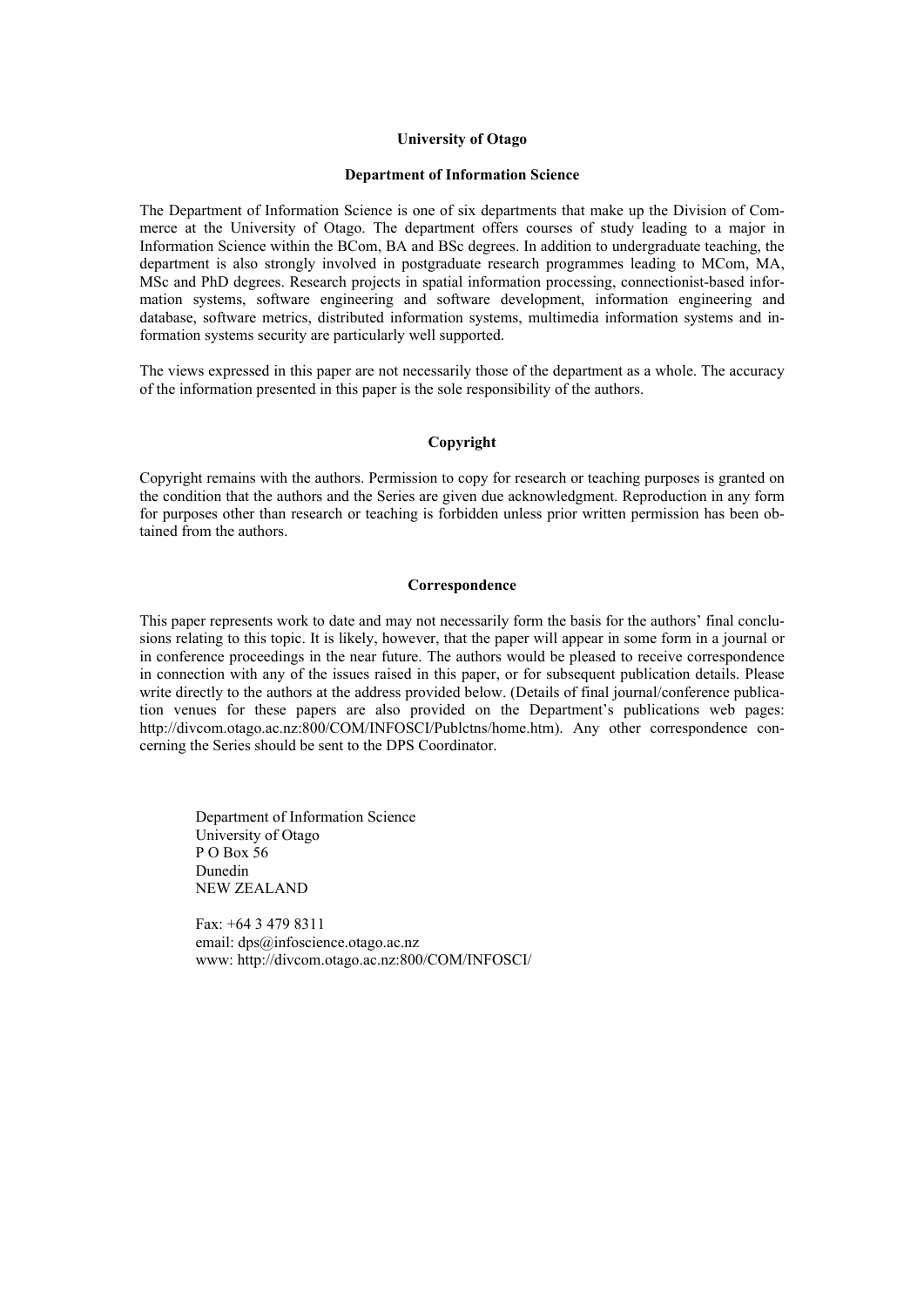# **A Distributed Architecture for Environmental Information Systems**

Martin Purvis, Stephen Cranefield, and Mariusz Nowostawski Information Science Department University of Otago PO Box 56, Dunedin, New Zealand {mpurvis, scranefield, mnowostawski}@infoscience.otago.ac.nz

#### *Abstract*

*The increasing availability and variety of large environmental data sets is opening new opportunities for data mining and useful cross-referencing of disparate environmental data sets distributed over a network. In order to take advantage of these opportunities, environmental information systems will need to operate effectively in a distributed, open environment. In this paper, we describe the New Zealand Distributed Information System (NZDIS) software architecture for environmental information systems. In order to optimise extensibility, openness, and flexible query processing, the architecture is organised into collaborating software agents that communicate by means of a standard declarative agent communication language. The metadata of environmental data sources are stored as part of agent ontologies, which represent information models of the domain of the data repository. The agents and the associated ontological framework are designed as much as possible to take advantage of standard object-oriented technology, such as CORBA, UML, and OQL, in order to enhance the openness and accessibility of the system.*

### **1 Introduction**

Advancements in electronic data acquisition technology and their widespread adoption have resulted in a heterogeneous data landscape, the characteristics of which must be considered when developing environmental information systems (EIS):

- Data sets are of large size. Because of the ease of automated data acquisition, data sets of huge proportions have been accumulated and continue to grow.
- Data sets are scattered over a network of heterogeneous platforms. Files may be stored on a number of different hardware platforms and under various operating systems.
- Data are stored as different media types and according to differing storage formats.
- The associated metadata of data sets are organized according to differing standards and can have differing interpretations for the same metadata terms.
- Data and processed information must be accessed from a variety of platforms, including Web browsers.

In light of this situation, we have developed a distributed, agent-based architecture designed for robust and extensible environmental information systems. This work is part of the New Zealand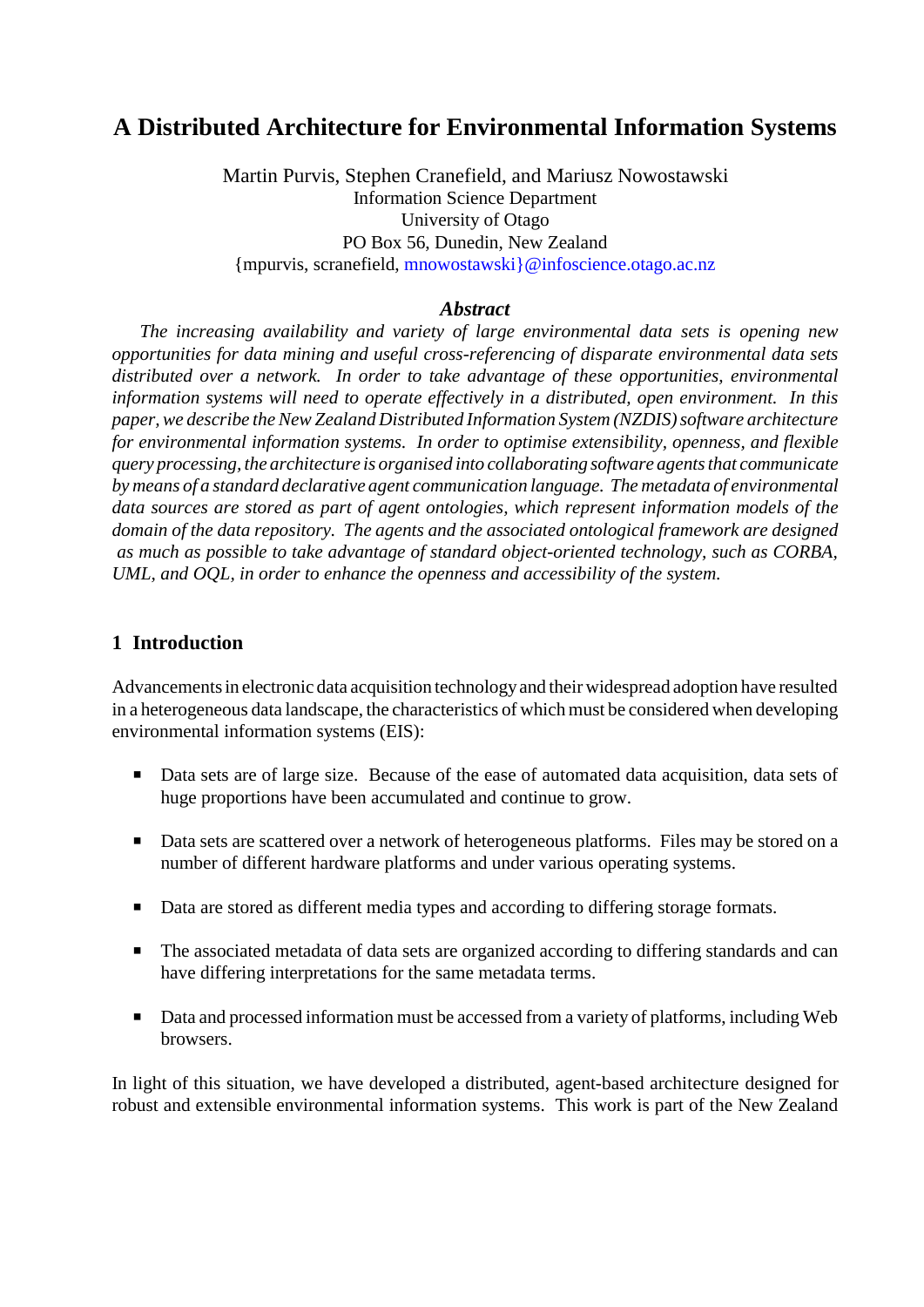Distributed Information Systems project (http://nzdis.otago.ac.nz), and in the following the architecture presented is referred to as the NZDIS architecture.

First, it is worth emphasizing that environmental information systems involve more than simply accessing and gathering data. Often information processing and analysis algorithms must be applied to the data (possibly from multiple data sources) in order to arrive at the desired information or knowledge. In many cases, a specified environmental analytical task involves the necessity of

- $\blacksquare$  locating and accessing the relevant data sources
- $\blacksquare$  pre-processing and formatting the data to match the input requirements of the analysis module
- $\blacksquare$  processing the input data (this may involve multiple algorithms chained together in possibly novel ways that are specific to each problem presented to the EIS).
- distributing the output information to the appropriate people so that further iterations of the problem-solving approach may be applied quickly.

From this perspective, locating and accessing the data is only one aspect of the overall problemsolving task. Information processing and analysis are also intimately involved and must be supported by an effective EIS. One of the difficulties associated with previous approaches to information system development has been the forced separation of the data model and process model of a system [1]. This separation was at one time thought to be a virtue, when the benefits of wellstructured database systems were first being recognized. As a result of this traditional approach, there is still the tendency to maintain this forced separation and build separate, closed environments – one for data access and the other with a fixed set of tools or algorithmic procedures. In many cases, however, this separation can be a hindrance, and the complexity of the current distributed and heterogeneous data landscape can require a more flexible approach so that data and process can be encapsulated into ('object' or 'agent') modules that have the degree of modularity that is appropriate for the given problem domain. The NZDIS architecture is designed to provide this flexibility.

In this paper, the overall architecture of the system is described in Section 2. Some of the key principles of the architecture and the rationale behind some of the design decisions is presented in Section 3. Section 4 is devoted to a discussion of how metainformation and ontologies are used in the architecture, and Section 5 presents conclusions and comparisons with other work in this area.

# **2 The System Architecture**

Consider how a complex problem solving task might be performed manually by a group of human analysts, no one of whom possesses all the knowledge needed to solve the problem. A manager might specify the problem by issuing a brief, high-level statement of the problem to one of his or her chief analysts. This chief analyst doesn't know how to solve the problem by herself, but she has the appropriate experience to know whom to ask to help her solve the problem. First she might go to certain 'knowledge brokers' in various specialized domains, who are acquainted with either specific people in charge of information resources or domain experts who can help solve a particular type of problem. She can then contact these specialists directly. However before she does so, she may first have to plan in her head whom she should contact first, since the input for one special analyst may require the prior problem-solving work of another special analyst. She may also find that the various special analysts use technical terminology that don't match up, and so she may find it necessary to consult some 'translation brokers' who can help explain the terminology used in the various special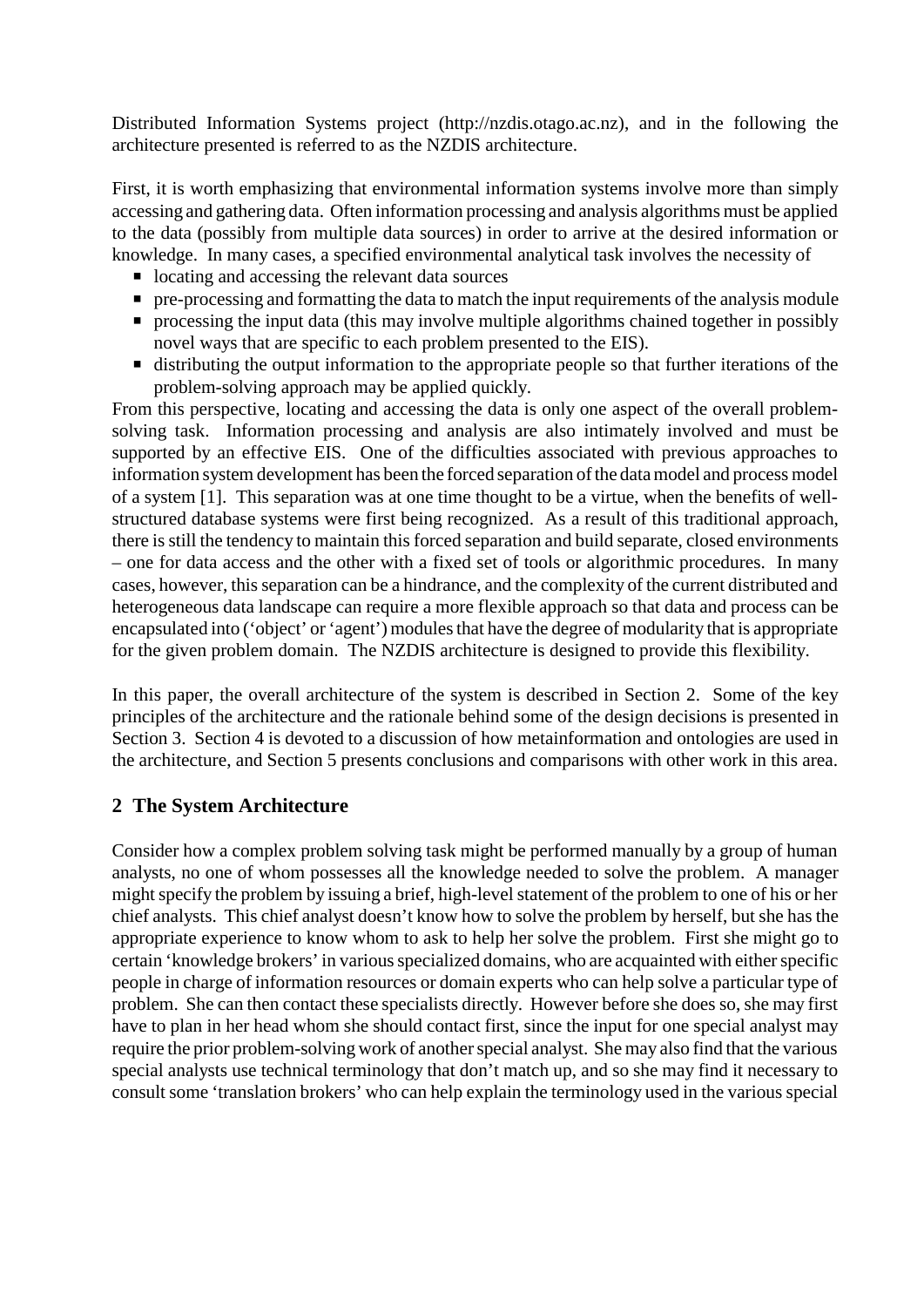analyst reports and put them all on a common footing. Then once the chief analyst has the plan *and* the list of contacts, she will then be in the position to (a) contact each of the recommended domain experts in the right order and then (b) collect and collate the reports that she receives from the experts and produce the final report to the manager.

The NZDIS architecture attempts to borrow some notions from human problem-solving practice (such as that described above) and apply them to the computer information processing tasks for environmental information systems. It does so by employing an agent-based software architecture, where the agents represent encapsulated processing modules that correspond to some of the human agents that were described in the previous paragraph.

### **2.1 Agent-based software systems**

Agent-based software systems consist of a collection of distributed processing modules, called 'agents', that cooperate by sending messages to each other. Agents offer a set of advertised services whose performance can be requested by users or other agents. We expect an agent to have at least the following properties:

- □ *state*: agents maintain a state that persists between occasions when they are accessed from the outside;
- □ *goals*: agents have internal goals that they attempt to meet; the goals are normally stored in a declarative fashion.
- $p$  *pro-activity*: agents can take the initiative in order to achieve their goals;
- □ *autonomy*: agents operate without direct intervention from the outside and have control over their actions and internal state;

The representation of agent state and goals in declarative form has advantages with respect to the logical construction of an agent and its extensibility and modification. Consequently it is also convenient for inter-agent communication messages to have a declarative form. Attempts to construct standard protocols for agent message-passing with declarative content, irrespective of the internal structure of the agent, are called agent communication languages (ACLs).

To achieve suitable flexibility, ACLs do not normally specify all possible actions to be taken. Instead, they merely specify the basic intention of a message, typically in the form of speech acts [2], and then include the message content. The basic notion behind speech acts is that spoken messages are usually more than simple statements of fact; they usually imply that some action should be taken upon receipt of the message. The content of the message can be understood by the participants in an agent conversation if they also share a common *ontology* [3], which is a separate, publicly available information model that has been constructed for the given problem domain and serves as a common dictionary for the agents. For environmental information systems, an ontology would include metadata about the various data sets that can be accessed by the system. From these considerations an ACL message might be expected to have

- $\Box$  the speech act performative (one of a set of known speech acts)
- $\Box$  the name of the ontology used in the message
- $\Box$  the sender and recipient of the message
- $\Box$  the message content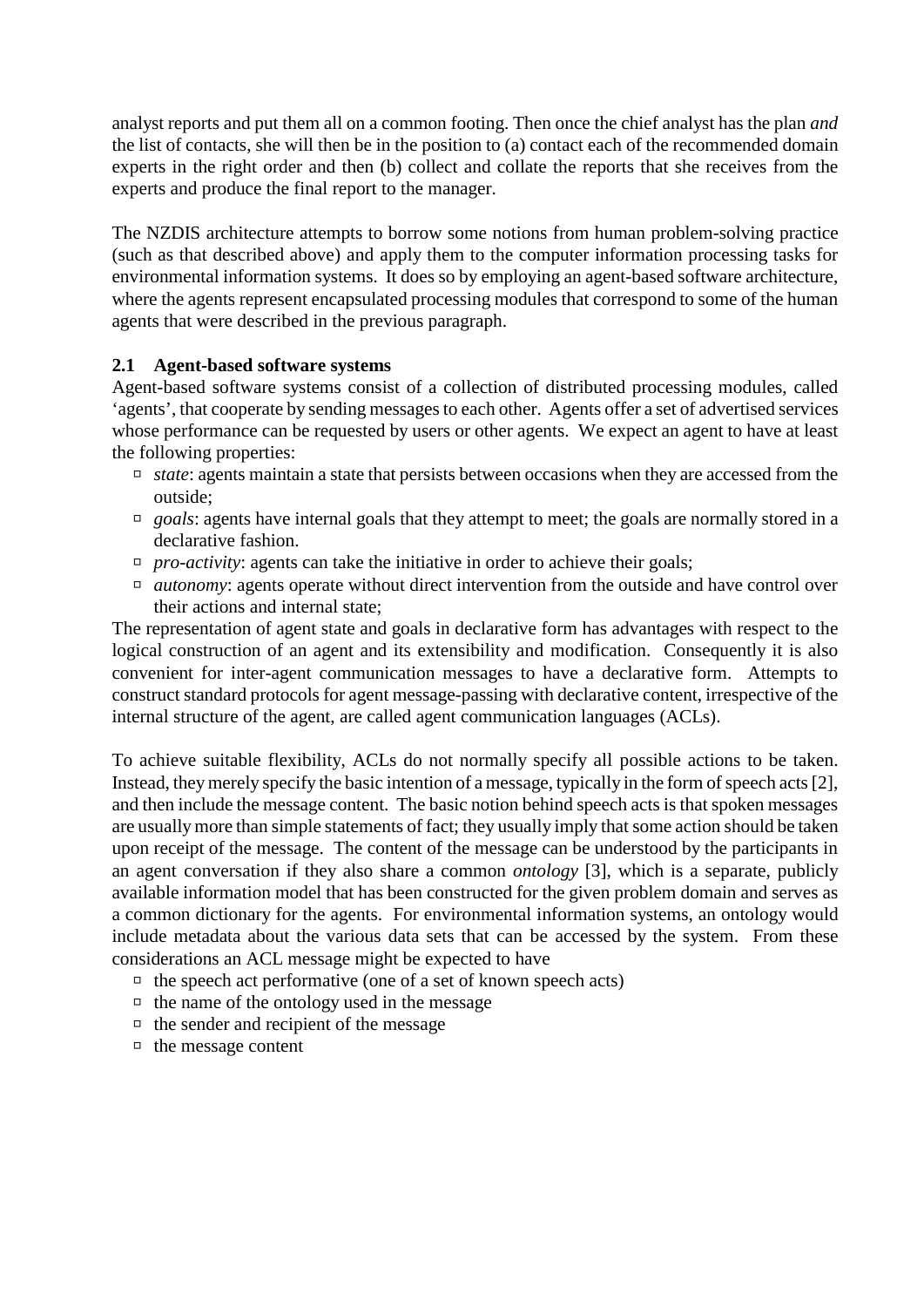### **2.2 The NZDIS agent architecture**

The NZDIS agent architecture has several types of specialized agents that provide various types of service within the system:

- **User Agent**. A user agent is the interface between a user and the other agents in the system. It provides the user interface of the system.
- **Ontology Agent**. An ontology agent provides answers to queries about ontologies and metadata.
- **Example 1 Broker Agent**. A broker agent accepts registrations from other agents, which advertise their services with the broker agent. It will then use this information to respond to incoming queries from agents that wish to locate a certain type of service provider.
- **Resource Agent.** A resource agent provides an interface between the other agents and the specific command or querylanguage associated a data resource or information processing module.
- **Query Processing Agent**. Query processing agents are part of a specialized subsystem that deal with requests for information from user agents and organize a task plan that will respond to theose requests.

A schematic illustration of the NZDIS architecture is shown in Figure 1. Each agent is depicted by



**Figure 1**. NZDIS agent-based architecture.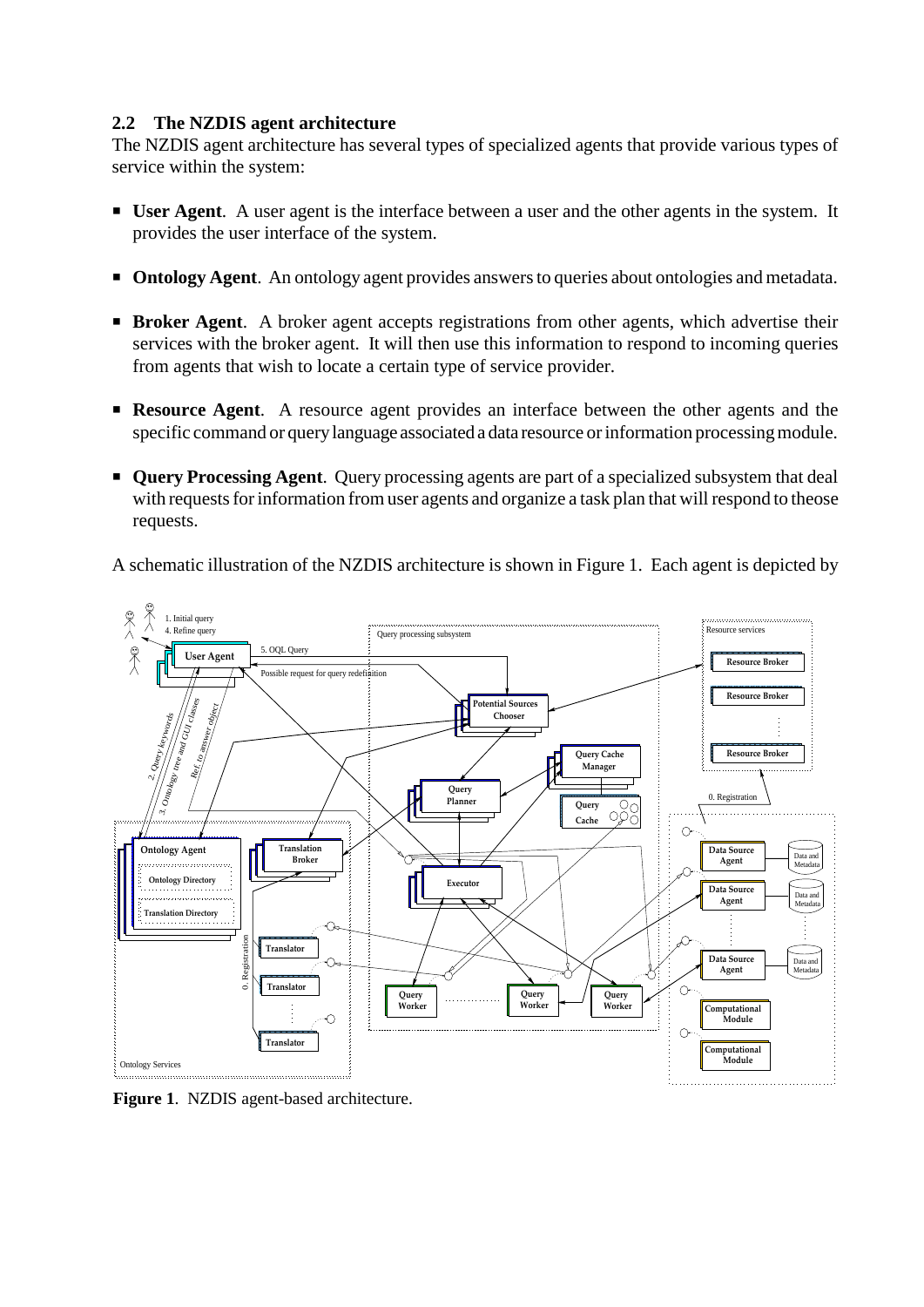a rectangle. Links with black arrowheads indicate messages and links with white arrowheads indicate that an object reference is accessed.

The User Agent is the gateway to the rest of the system. It supports the formulation of queries (which may include requests for computations) by means of an appropriate graphical user interface and by means of a dialogue with the Ontology Agent.

The Ontology Agent manages the interaction between the user agent and individual ontologies, which can be organized in a directory hierarchy. It also maintains a translation directory to keep track of translations that are available between related attributes of separate ontologies.

The Translator Broker agent serves as a broker for individual Translator agents that can perform complex translations between attributes. In the course of information query processing involving multiple data sources, the need may arise to translate values from attribute A in one data source into another attribute B associated with another data source. One can envision three situations:

- 1. A and B have the exactly the same type and value metrics (no translation necessary).
- 2. A and B are of the same type, but rescaling is necessary. In this case it is not necessary to call a specialized Translator agent, and the translation can be embedded into the query during the action of the Query Planner (see Figure 1).
- 3. A more complication functional mapping is required to translate between A and B. In this case a Translator agent will need to be called to perform the required mapping between A and B.

The Translator Broker provides a front-end for these translations and resolves the type of translation that will be required.

On the right side of Figure 1 are shown the Resource Broker Agents along with the Data Source Agents and Computational Module agents. Each Data Source Agent manages the interaction between the system and a particular data source and can be implemented as a wrapper to the data source. Computational module agents provide a similar type of interface to the system for individual processing modules. Resource Broker Agents are a type of broker agent. On startup, a Data Source Agent or Computational module agebt will register with a Resource Broker Agent, identifying the data source that it oversees or computation it performs and the associated ontology. Since data sources may be spread across the Internet, it is appropriate, in order to avoid a single point of failure, for the Resource Broker Agents also to be distributed and to share information with each other.

The Query Processing Subsystem (QPS), shown in the centre of Figure 1, consists of a number of cooperating agents that collectively take a general query from the user and break it down into individual tasks. A query is processed as follows:

- ˇ Initially, a FIPA ACL message is sent by the User Agent to the Potential Sources Chooser agent.
- The Potential Sources Chooser agent performs the following:
	- □ Consults the Ontology Broker agent and Resource Broker agents to identify potential data sources that will need to be accessed to answer the query.
	- $\Box$  Consults the Translator Broker to see if the translation can be performed inline with the query, or if a Translator agent will be needed during plan execution. The Translator Broker agent may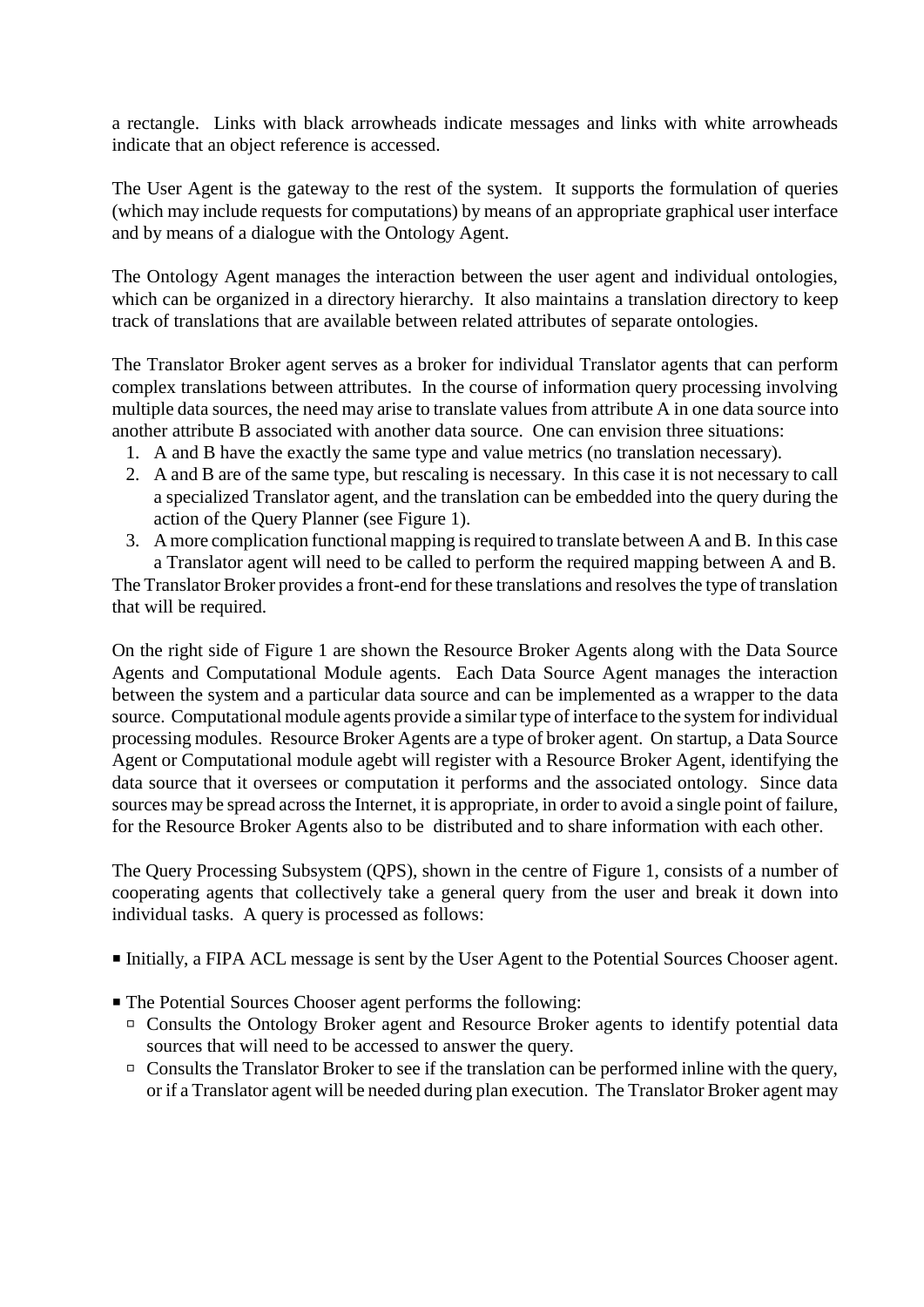also need to be consulted to check whether there are available Translator agents that can translate between related attributes for multiple data sources. If adequate sources are not available, a message may be sent back to the User agent requesting a reformulation of the query.

- ˛ Ultimately sends the query to the Query Planner agent.
- The Query Planner agent generates a plan of execution by taking the original query and splitting it up into a structured set of subqueries, joins, etc. such that the subqueries can be directed to individual data sources. It first checks the Query Cache Manager agent to see if it is possible to reuse cached results from previous queries. It also consults the Translator Broker agent to see if a translation between related attributes can be performed inline at this stage, or if a Translator agent will be needed to perform the translation later on. The generated plan is then sent to an Executor agent to execute the plan.
- The Executor agent executes tasks that were specified in the generated plan. Individual Query Worker agents are generated to carry out tasks – each performs a query or computation operation with respect to a single data source (accessed via a Data Source agent) or Computational Module. Upon receiving results from a Query Worker agents, the Executor agent
	- $\Box$  generates an answer object and makes the reference to this object available to the User Agent by sending a message back to the User agent, and
	- $\Box$  send the reference to this object to the Query Cache Manager.
- The Query Cache Manager maintains references to objects representing cached queries. It also removes Query Worker Agents when they are no longer needed.
- Data Source agents and Computational Module agents provide an object-oriented query interface to their respective information sources. Note that each Data Source or Computational Module agent may accept queries in a different ontology.

# **3 Architectural Design Rationale**

In this section we describe some of the design decisions and the rationale behind the NZDIS architecture. Our overall design philosophy is to design a flexible state-of-the-art agent architecture while at the same time employing widely-used and industrially tested approaches wherever possible. In particular, we are using standards from the Object Management Group (OMG), wherever possible, because of the widespread availability of software implementations of OMG standards from commercial vendors.

# **3.1 Agent Communication Language**

There are two main ACLs that have been proposed and implemented in the distributed agent research community, KQML (Knowledge Query and Manipulation Language) [4] and FIPA (Foundation for Intelligent Physical Agents) ACL [5]. Both employ the basic notions of speech act theory mentioned above. KQML has been widely used, and there is more field experience with it; FIPA ACL is a more recent offering, but has received endorsements from industry, notably telecommunications organisations, and from major portions of the research community. It is our view that FIPA ACL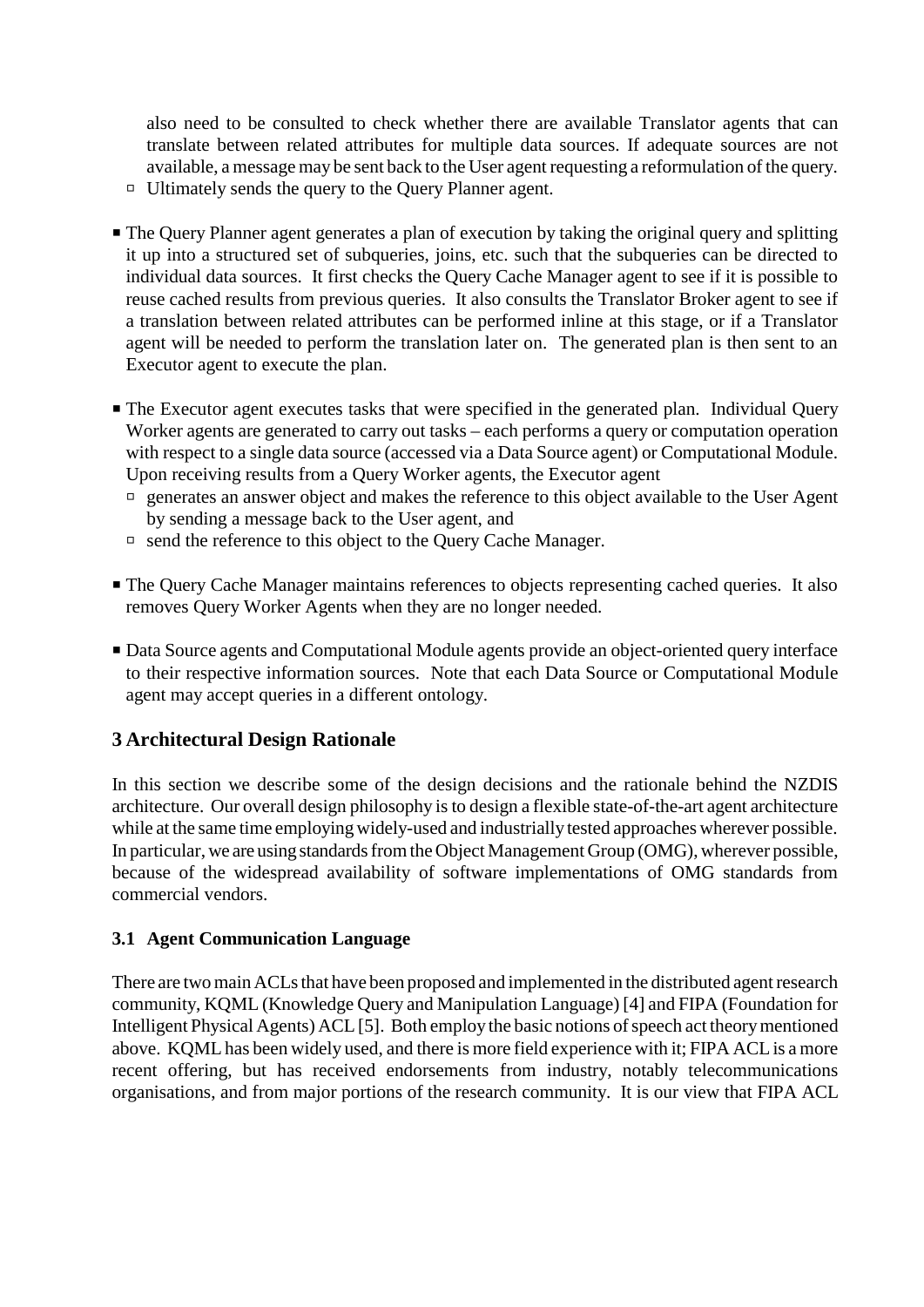will ultimately emerge as the standard, and we have adopted it for our use. The content language of a FIPA ACL message is left unspecified. FIPA has proposed other elements associated with agent architectures to go along with their ACL specification, but these specifications are still under development.

Two key types of message that will be sent in our system are user requests for information sent to the Query Processing Subsystem and reformulated requests sent by the Query Processing Subsystem to Data Source Agents. Within the message content portion of a FIPA ACL message (left unspecified by FIPA), we will use the Object Query Language (OQL) [6] for these two types of messages. OQL is an SQL-like language that has been developed by the Object Database Management Group (ODMG) to have extensions that support the ODMG Object Model [6], which in turn is based on and compatible with the OMG Object Model.

# **3.2 CORBA**

The Common Object Request Broker Architecture (CORBA) from the Object Management Group (OMG), which provides a platform for the interoperation of object-oriented systems in a distributed environment, is being used for the implementation of the transport layer of inter-agent communication. The semantics of the distributed agent architecture shown in Figure 1 are being implemented on top of this CORBA-based transport layer. Since CORBA is language neutral, it makes it possible to (a) implement some data source agent wrappers in languages compatible with a given associated legacy data source and (b) implement some elements of the system in languages that are optimised for performance.

In the NZDIS architecture the results of a query are not returned inside an ACL message – instead, the ACL "reply" message contains a CORBA reference to a result set server object that implements a standard interface allowing the result set to be returned in a variety of formats and protocols. This object is created dynamically by the Executor agent and may either already contain the query result, or it may produce the results only when asked do to do so by invoking other dynamically created objects that return the results of subqueries, ontology translations, joins and other operations. These objects are represented by small circles in Figure 1.

# **3.3 Ontologies**

Ontologies are formally specified models that define the concepts used to describe a domain and the relationships that hold between them. We use ontologies to model the semantic structure of individual information sources, as well as to model general aspects of the problem domain that are independent of any particular information source. Several formalisms have been developed for expressing ontologies, notably KIF [7] , KL-ONE [8], and KL-ONE-inspired formalisms based on description logics [10]. We have opted to use the Unified Modeling Language (UML) [9], from the OMG to represent ontologies, because

■ UML is intended to be the standard modelling language for object-oriented design. With some extensions, it can be used for general ontological models, which will make it easier to user additional object-oriented approaches, such as OQL for ontological queries.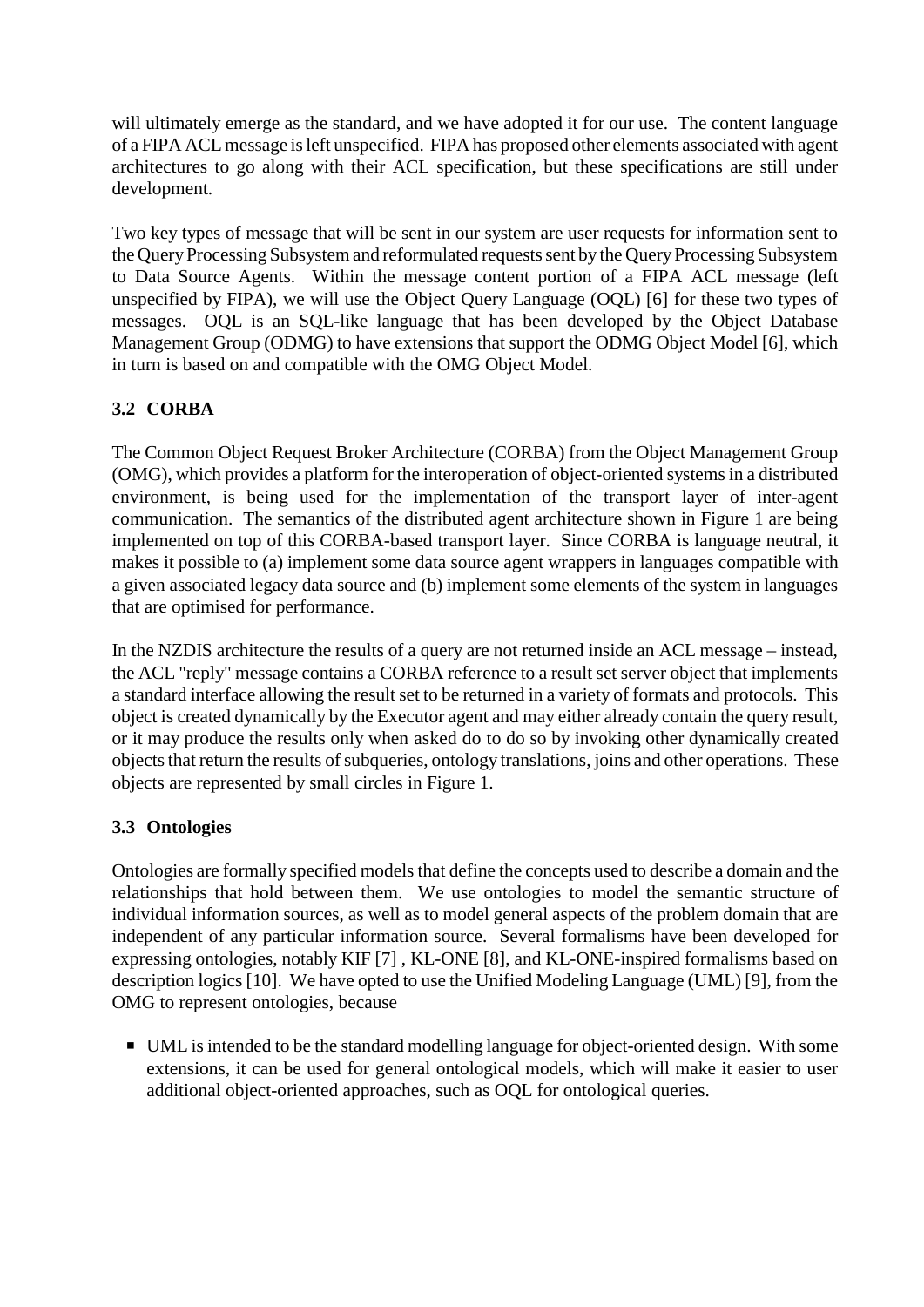- UML provides a standard graphical representation (unlike other ontology representation schemes, such as KIF and KL-ONE), and there are commercial tools that use it. Such a graphical representation is important to allow users to browse an ontology and discover concepts that can appear in their queries.
- UML has a large user-community, which will make it easier for new users of our system
- $\blacksquare$  The Object Constraint Language (OCL) [11] allows for the expression of constraints that cannot be described using description logic.

Further discussion of UML and ontologies is given in Section 4.

### **4 Ontologies and Metainformation**

We represent an ontology as a static model consisting of

 $\Box$  a UML class diagram to depict the classes in the domain and their relationships.

˛ a UML object diagram to show named instances of the classes

and use the associated OCL in connection with these diagrams. Although UML does not define a standard set of primitive types for attribute and operation declarations, OCL does, and we use these for ontology modelling with UML.

A sample ontology diagram in this format is shown in Figure 2. Note that for the purposes of ontology representation, all attributes are considered to have public visibility. Classes are linked by



**Figure 2**. An ontology using UML of the conceptual model of spatial entities in the Spatial Data Transform Standard.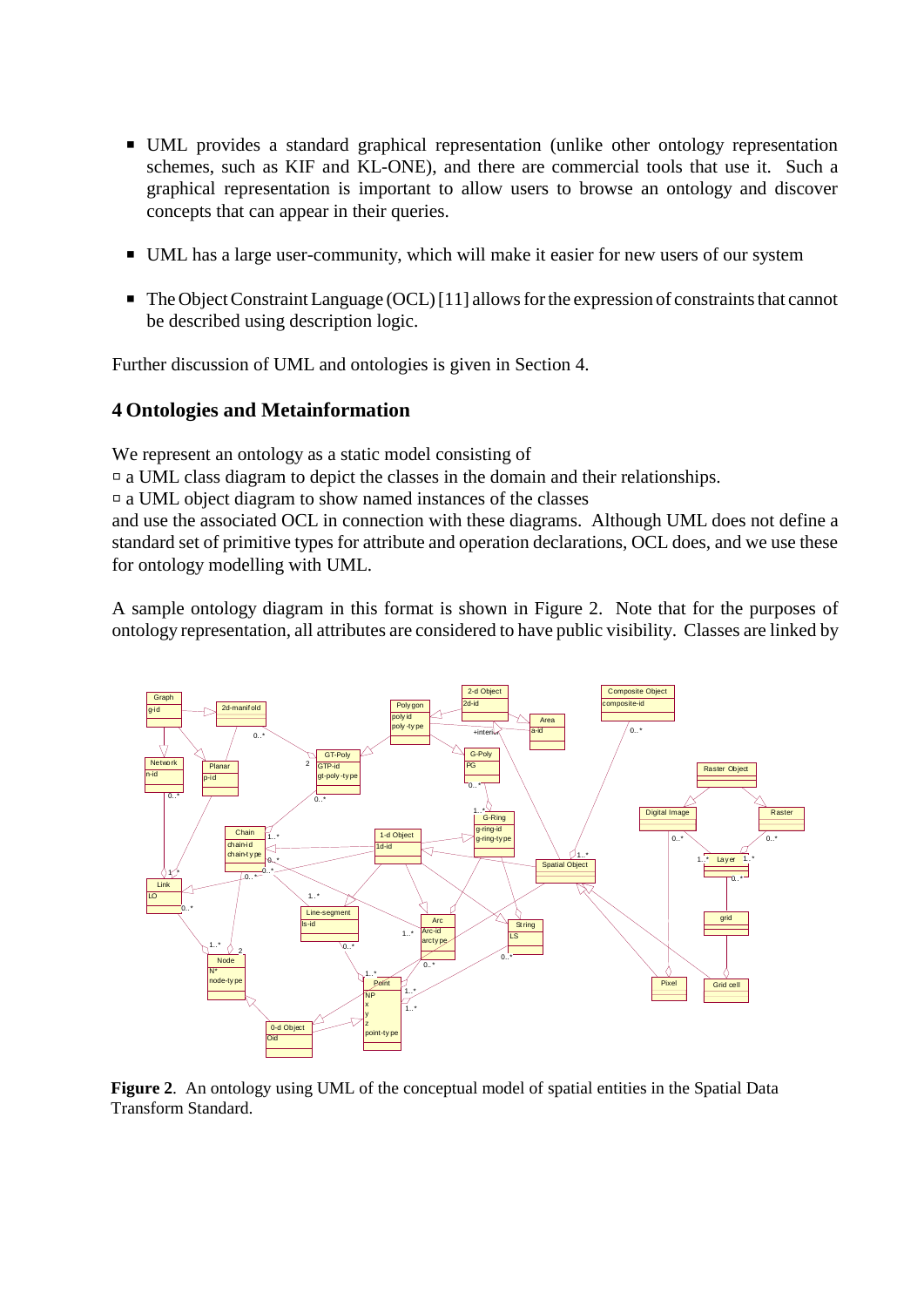three types of relationship: generalisation (links with arrow heads), aggregation (links with diamonds), and association (straight links). Association and aggregation relationships can be annotated with role names and multiplicity indicators.

OCL enables expressions to be written that can constrain attribute values and possible instances of the relationships. To facilitate these constraint expressions, it features some predefined functions on collections of objects and some simple mapping and iterate functions. However no constraints are shown in Figure 2.

Of course, since an ontology is a formal model of a domain, it is important that the language used to describe it has formal semantics. UML and OCL lacks this at the moment, but this shortcoming is currently being addressed by a number of researchers [12,13,14,15, 16].

It is also important to consider the degree to which automated reasoning can be applied to ontological models. The UML-OCL combination that we are using contains both a highly structured model that *could* support automated reasoning (UML class and object models) and an expressive language (OCL) that would *not* be practical for general purpose reasoning. We believe, however, that the sort of reasoning mostly required for environmental information systems could be performed using the class and object diagrams alone. The constraints (expressed in OCL) could be regarded as extra detail specifying how systems that implement the ontology should behave. To accommodate OCL elements into an automated reasoning environment, it would be possible to define a set of standard OCL constraints that form a language, such as the types of slot constraints provided by description logics. However this is an area for further research.

A single ontology representation language is not necessarily convenient for modelling all domains. It may be useful to have several ontology representation languages available to the ontology designer. The Infosleuth project has an interesting approach to supporting multiple modelling languages [17]. A simple frame-based language is used to define specific ontology representation languages such as object models and entity-relationship diagrams. The actual ontologies are then expressed as instances of these languages. This is a three layer model, with the frame layer acting as a meta-metamodel, the definitions of the ontology representation languages being metamodels and the ontologies themselves being models.

A similar facility is offered by the OMG's Meta Object Facility (MOF) [18]. The MOF is the OMG's Meta-Object Facility standard. It defines a standard for CORBA-based services to manage meta-information in a distributed environment. The MOF defines a model (in fact a meta-meta model) that can be used to define modelling languages such as UML. It also defines interfaces that can be used to populate and query repositories of



**Figure 3**. A MOF-based ontology repository.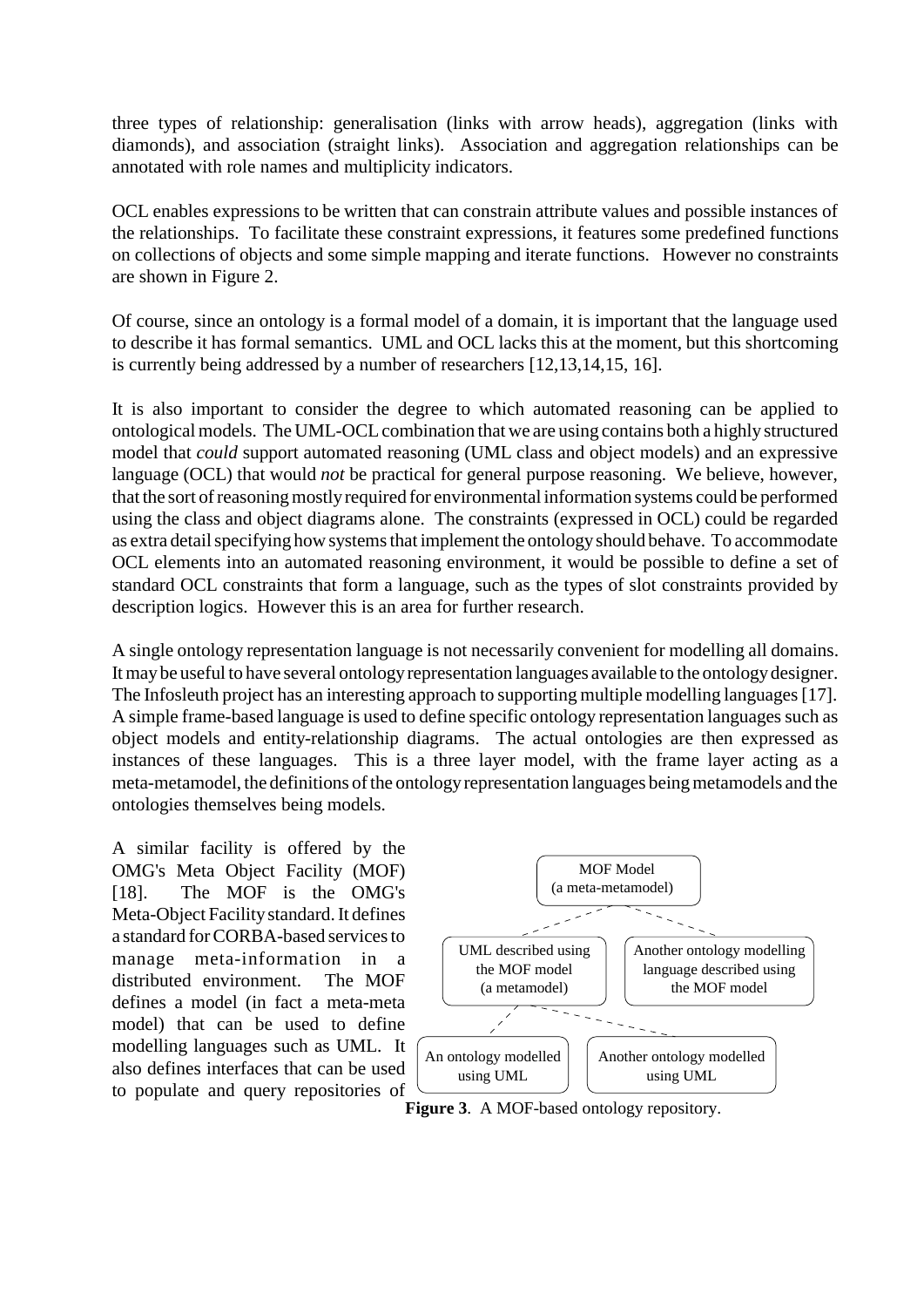models defined using various languages. We intend to use this framework to build an ontology server agent with similar capabilities to those of the Infosleuth project. Figure 3 shows the structure of a MOF-based ontology server. While UML provides a standard graphical interface for ontology models, an altogether different interface is needed for agents which may need to query or transfer the model. Several proposals for UML interchange formats have been proposed, and we are using XMI (XML Metadata Interchange), which is a stream-based interchange format for manipulating MOF-based meta objects and UML-based models and appears to be emerging as a standard.

### **5 Conclusions**

We have presented an overview of the NZDIS architecture to be used for distributed environmental information systems. The system employs agent-based software interoperability so that the system can be expanded and enhanced while remaining online.

There are several related projects that have the goal of integrating distributed information resources: the Information Manifold [19], SIMS [20], Infosleuth[17], and OBSERVER [21]. The NZDIS architecture is distinguished from these programmes by the degree to which it offers a distributed agent-based architecture that is constructed on top of a framework using industry-tested, platformindependent object-oriented technology, such as CORBA, OCL, OQL, MOF, XMI, etc.

### **References**

- [1] T. Mowbray and R. Malveau, *CORBA Design Patterns,* John Wiley & Sones, Inc., NewYork, 1997.
- [2] J. Searle, *Speech Acts*, Cambridge University Press, Cambridge, 1969.
- [3] T. R. Gruber, "A Translation Approach to Portable Ontology Specifications",*Knowledge Acquisition*, 5(2), 1993, pp. 199-220.
- [4] T. Finin and R. Fritzson and D. Mckay and R. McEntire, "KQML}: An Information and Knowledge Exchange Protocol", in *Knowledge Building and Knowledge Sharing*, K. Fuchi and T. Yokoi (eds.) Ohmsha and IOS Press, 1994.
- [5] http://www.fipa.org.
- [6] R. G. G. Cattell, D. K. Barry, D. (eds), *The Object Database Standard : Odmg 2.0*, Morgan Kaufmann, 1997.
- [7] ANSI X3T2 Ad Hoc Group on KIF, "Knowledge Interchange Format specification" (Working Draft), http://logic.stanford.edu/kif/specification.html, March 1995.
- [8] R. J. Brachman and J. G. Schmolze, "An overview of the KL-ONE knowledge representation system", *Cognitive Science*, 9(2), 171-216, 1985.
- [9] G. Booch, J. Rumbaugh, and I. Jacobson, *The Unified Modeling Language User Guide*, Addison-Wesley, Reading, MA, 1999.
- [10] B. Owsnicki-Klewe, "A General Characterisation of Term Description Languages, *Sorts and Types in*